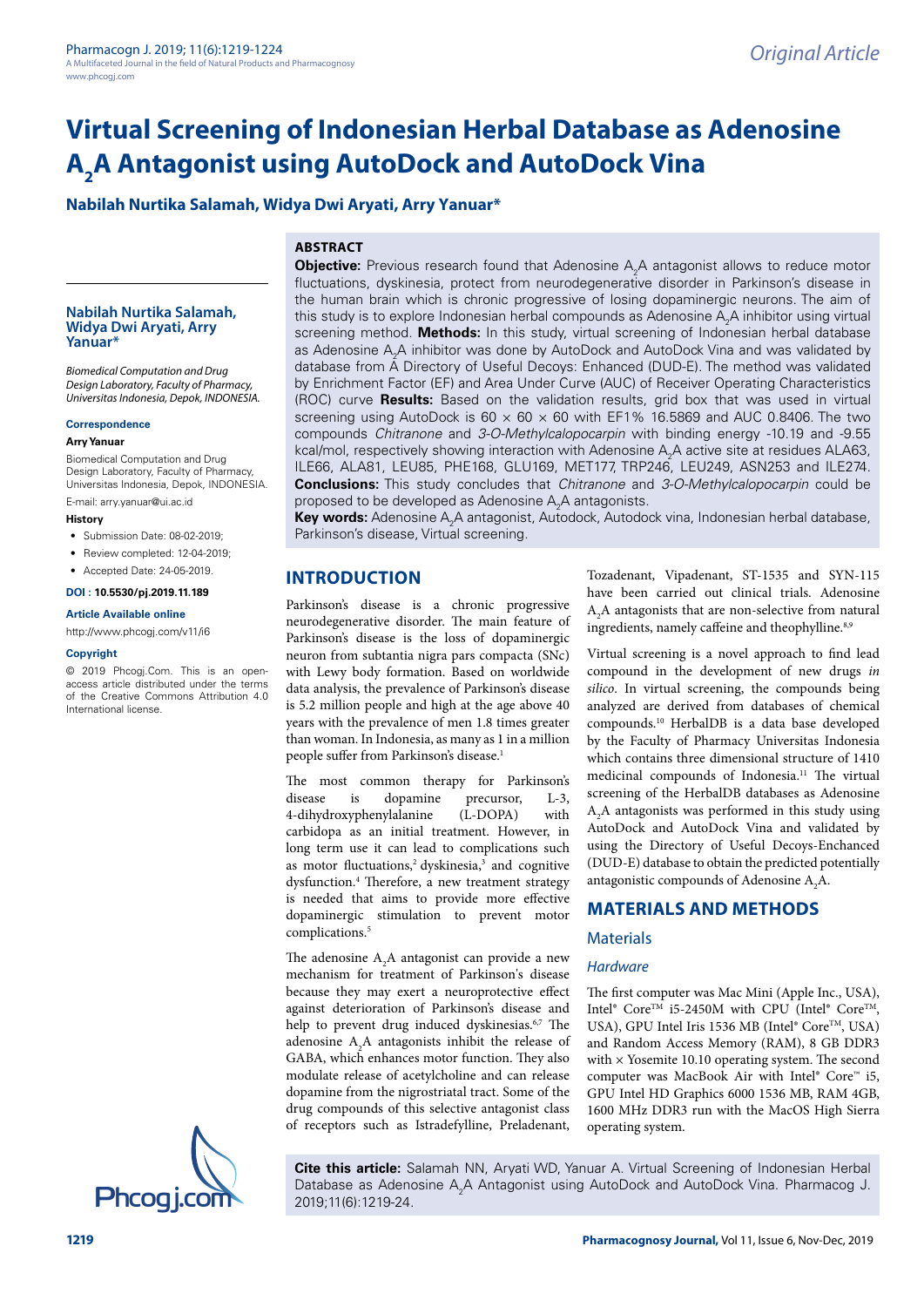## *Software*

The software used in this study were OpenBabel (The Blueobelisk Group, USA), PyMOL (Delano Scientific LLC, Italia), AutoDock *Tools* 1.5.6 (The Scripps Research Institute, USA), AutoDock 4.2, AutoDock Vina and PyRx.

#### *Structures of macromolecule target*

The three dimensional structure of protein macromolecule target 4EIY (Figure 1) with 1.8Å resolution was downloaded from the Protein Data Bank.<sup>12</sup>

#### *Structures of positive control and negative control compounds*

Structures of positive and negative control compounds were downloaded from Directory of Useful Decoys: Enhanced (DUD-E). 13

## *Structures of Indonesian herbal database*

Structures of Indonesian herbal database were downloaded from HerbalDB and has 1,410 active compounds.<sup>11</sup>

## Methods

#### *Preparation of macromolecule 3D structure*

The preparation process was consisted of searching and downloading, optimizing, separating of non-standard residues and determining of binding sites. The preparation was performed with AutoDock Tools.

# *Preparation of ligand 3D structure*

There were three types of ligands used for docking in this study, positive control compounds, negative control compounds and herbal database compounds.

## *Preparation of positive control compounds*

Positive control compounds were 844 structures with \*mol2 and were converted to \*.pdbqt.



**Figure 1:** The structure of adenosine A<sub>2</sub>A macromolecule with ZMA antagonist ligand.

### *Preparation of negative control compounds*

Negative control compounds were 10,899 stuctures with \*mol2 and were converted to \*.pdbqt.

#### *Preparation of Indonesian herbal database*

Indonesian herbal database were 1,410 structures with \*mol2 and were converted to \*.pdbqt.

#### *Validation of virtual screening*

The validation of virtual screening method was conducted by molecular docking using AutoDock and AutoDock Vina. Validation results optimized by looking at the value of Enrichment Factor (EF) and Receiver Operating Characteristics (ROC).

## *Virtual screening of adenosine A2 A antagonist compounds from Indonesian herbal database to macromolecule target*

In this study, virtual screening was done using parameters obtained from the validation. It was done to 1.410 compounds from Indonesian herbal database (HerbalDB) using AutoDock and AutoDock Vina. Parameters of the results was binding energy, inhibition constant and interactions.

## *Analysis and visualization of protein-ligand interactions*

In this study, the visualization of docking results was performed by PyMOL, Chimera, AutoDock Tools, Marvin Sketch and LigandScout. Visualization was done to see the interactions that occurs between ligand and amino acid residues found in binding sites of the macromolecules target.

# **RESULTS**

# Optimization and validation of virtual screening methods using AutoDock and AutoDock Vina

The co-crystalized ligand, ZMA, was redocked to the 4EIY macromolecule using AutoDock and AutoDock Vina. A root mean square deviation (RMSD) calculation was used as a reference to see the results regarding the position similarity between co-crystalized ligand before and after it was redocked to the macromolecule.

Based on the Tables 1 and 2, the RMSD value of redocked co-crystalized ligand with macromolecule target using AutoDock with the size of grid box were  $50 \times 50 \times 50$ ;  $60 \times 60 \times 60$ ;  $70 \times 70$  x70; and  $80$  x80  $\times$  80, (spaced 0.375 Angstrom per unit) and using AutoDock Vina with the size of grid box were<br>18.75  $\times$  18.75  $\times$  18.75; 22.5<br>  $\times$  22.5  $\times$  22.5; 26.25  $\times$  $26.25 \times 26.25$ ; and  $30 \times 30 \times 30$  (spaced 1 Angstrom per unit).

Parameters used in the validation of virtual screening methods were Enrichment Factor (EF) and Receiver Operating Characteristics (ROC).

## Enrichment factor (EF)

EF is the ratio of ligand concentration between docking hits (which have been sequenced) with all the number of ligand docking.<sup>14</sup> EF value that are close to or above the random value  $(> 1)$  are categorized as good EF values.15

Based on the Table 3, the results of EF by using AutoDock on the 60 ×  $60 \times 60$  grid box produced the most active compound although it did not exceeded EF value of previous research 21.8.13

Based on the Table 4, the screening results by using AutoDock Vina did not exceeded the EF value of previous research.<sup>13</sup>

## *Receiver operating characteristic (ROC)*

The ROC curve was obtained based on binding energy resulted in molecular docking of positive and negative control compounds. These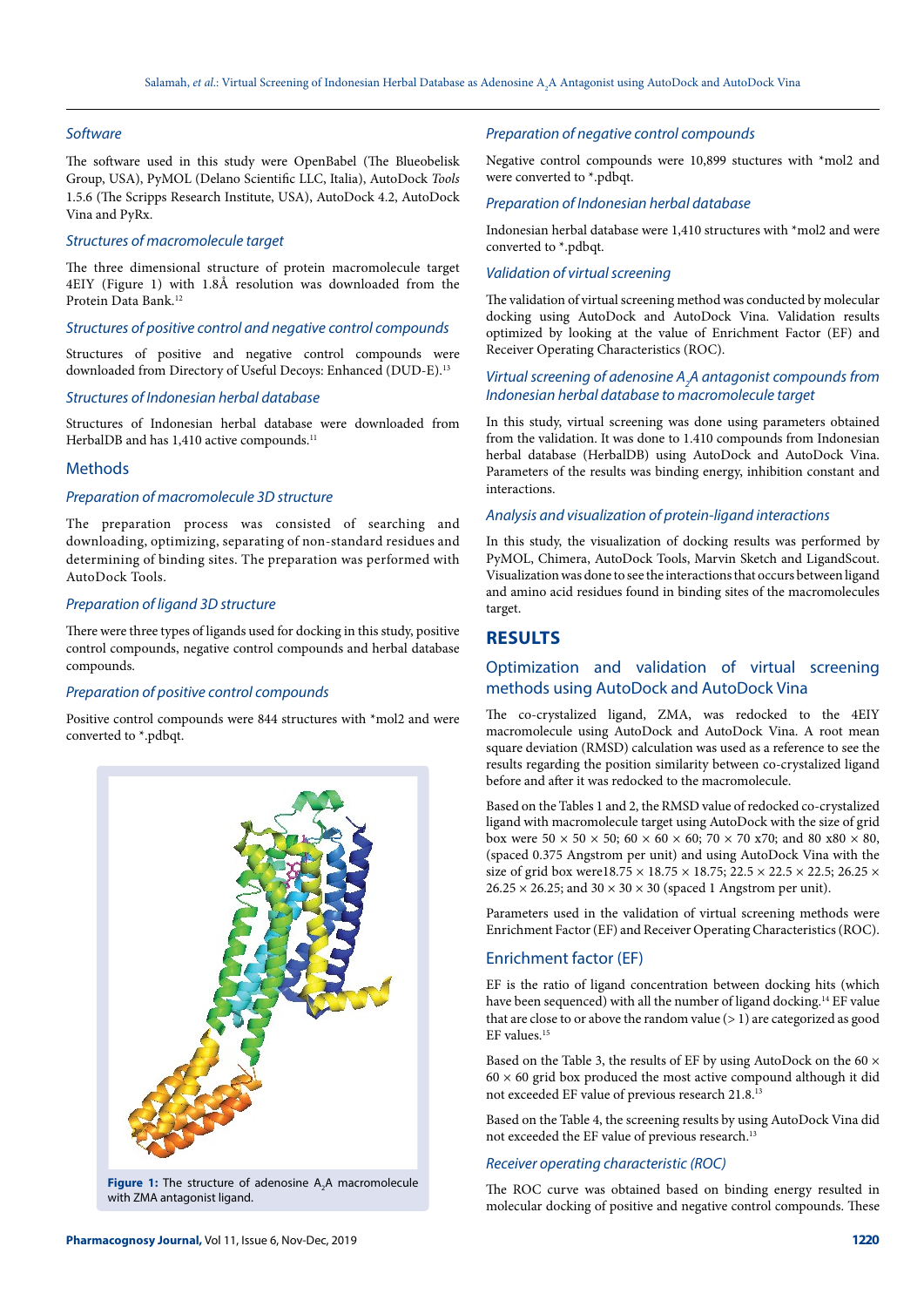binding energies were sorted from the lowest to highest. The ideal value of Area Under Curve of ROC value is above 0.5,15 which means the ROC line (Figures 2 and 3) are above the random line. Of the overall ROC curve,  $60 \times 60$  x60 grid box was provided the ideal curve shape.

The results of AUC value by using AutoDock in Table 5, showed the four grid boxes above the ideal value (>0.5). The best values found on the  $60 \times 60 \times 60$  grid box with the value was 0.8406 and was exceeded the AUC value listed on DUD-E was 0.8339.<sup>13</sup> The  $60 \times 60$  x60 grid box will be used in virtual screening.

The results of AUC value by using AutoDock Vina in Table 6, showed the four grid boxes above the ideal value (>0.5). The best values found on the  $22.5 \times 22.5 \times 22.5$  grid box with the value was 0.7973 and did not exceeded the AUC value of the previous research.<sup>13</sup>

## *Virtual screening by using AutoDock*

The screening was performed on 1.410 ligand from Indonesian herbal database (HerbalDB). The best ten virtual screening results were Withanolide, Dehydrodeguelin, Sanggenol O, Cathafiline, Chitranone, Cathaformine, Hinokinin, 3-O-Methylcalopocarpin, Litebamine and 5-Hydroxy-6-oxocoronaridine. The result of binding energy and inhibition constant obtained from virtual screening can be seen in Table 7. Data of physicochemical properties of HerbalDB compounds were listed in Table 8.

**Table 1: Binding energy data and RMSD value by using AutoDock.** 

| <b>Grid box</b><br>(number of points) | Binding Energy/∆G (kcal/mol) | RMSD (Å) |
|---------------------------------------|------------------------------|----------|
| $50 \times 50 \times 50$              | $-8.69$                      | 1.4821   |
| $60 \times 60 \times 60$              | $-8.95$                      | 1.3956   |
| $70 \times 70 \times 70$              | $-8.79$                      | 1.874    |
| $80 \times 80 \times 80$              | $-8.32$                      | 1.9871   |

#### **Table 2: Binding energy data and RMSD value by using AutoDock Vina.**

| <b>Grid box</b><br>(number of points) | Binding energy/∆G (kcal/mol) | RMSD (Å) |
|---------------------------------------|------------------------------|----------|
| $18.75 \times 18.75 \times 18.75$     | $-9.50$                      | 17.699   |
| $22.5 \times 22.5 \times 22.5$        | $-9.50$                      | 18.252   |
| $26.25 \times 26.25 \times 26.25$     | $-9.40$                      | 18.321   |
| $30 \times 30 \times 30$              | $-9.30$                      | 19.255   |

#### **Table 3: EF calculation results on validation by using AutoDock.**

|                                 | <b>Grid box</b>          | <b>EF1%</b> | <b>EF5%</b>                  | EF10%                        | EF20%                        |
|---------------------------------|--------------------------|-------------|------------------------------|------------------------------|------------------------------|
|                                 | $50 \times 50 \times 50$ | 3.9492      | 3.2770                       | 3.9936                       | 3.0249                       |
| <b>This</b>                     | $60 \times 60 \times 60$ | 16.5869     | 17.2780                      | 7.8429                       | 4.0390                       |
| <b>Research</b>                 | $70 \times 70 \times 70$ | 16.5869     | 11.4528                      | 6.5474                       | 3.0249                       |
|                                 | $80 \times 80 \times 80$ | 11.8478     | 7.5694                       | 7.0446                       | 3.6859                       |
| Previous Research <sup>13</sup> | $\overline{\phantom{a}}$ | 21.8        | $\qquad \qquad \blacksquare$ | $\qquad \qquad \blacksquare$ | $\qquad \qquad \blacksquare$ |

#### **Table 4: EF calculation results on validation by using AutoDock Vina.**

|                                 | <b>Grid box</b>                   | <b>EF1%</b> | <b>EF5%</b>              | EF10%           | EF20%                    |
|---------------------------------|-----------------------------------|-------------|--------------------------|-----------------|--------------------------|
|                                 | $18.75 \times 18.75 \times 18.75$ | 2.3695      | 3.3482                   | 2.1326          | 2.0630                   |
| <b>This</b><br><b>Research</b>  | $22.5 \times 22.5 \times 22.5$    | 8.4627      | 12.2563                  | 7.0446          | 3.1848                   |
|                                 | $26.25 \times 26.25 \times 26.25$ | 8.4627      | 9.3346                   | 6.0758          | 3.3482                   |
|                                 | $30 \times 30 \times 30$          | 8.4627      | 8.7116                   | 4.9960          | 3.2661                   |
| Previous Research <sup>13</sup> | -                                 | 21.8        | $\overline{\phantom{a}}$ | $\qquad \qquad$ | $\overline{\phantom{0}}$ |

#### **Table 5: AUC calculation results on validation by using AutoDock.**

|                                 | <b>Grid box Unit)</b>    | Area Under Curve (AUC) |
|---------------------------------|--------------------------|------------------------|
|                                 | $50 \times 50 \times 50$ | 0.6715                 |
| This                            | $60 \times 60 \times 60$ | 0.8406                 |
| Research                        | $70 \times 70 \times 70$ | 0.7892                 |
|                                 | $80 \times 80 \times 80$ | 0.7526                 |
| Previous Research <sup>13</sup> | $\overline{\phantom{a}}$ | 28.37                  |

#### **Table 6: AUC calculation results on validation by using AutoDock Vina.**

|                                 | <b>Grid box (Unit)</b>            | <b>Area Under Curve (AUC)</b> |
|---------------------------------|-----------------------------------|-------------------------------|
|                                 | $18.75 \times 18.75 \times 18.75$ | 0.7222                        |
| <b>This</b>                     | $22.5 \times 22.5 \times 22.5$    | 0.7973                        |
| <b>Research</b>                 | $26.25 \times 26.25 \times 26.25$ | 0.7864                        |
|                                 | $30 \times 30 \times 30$          | 0.7410                        |
| Previous Research <sup>13</sup> |                                   | 28.37                         |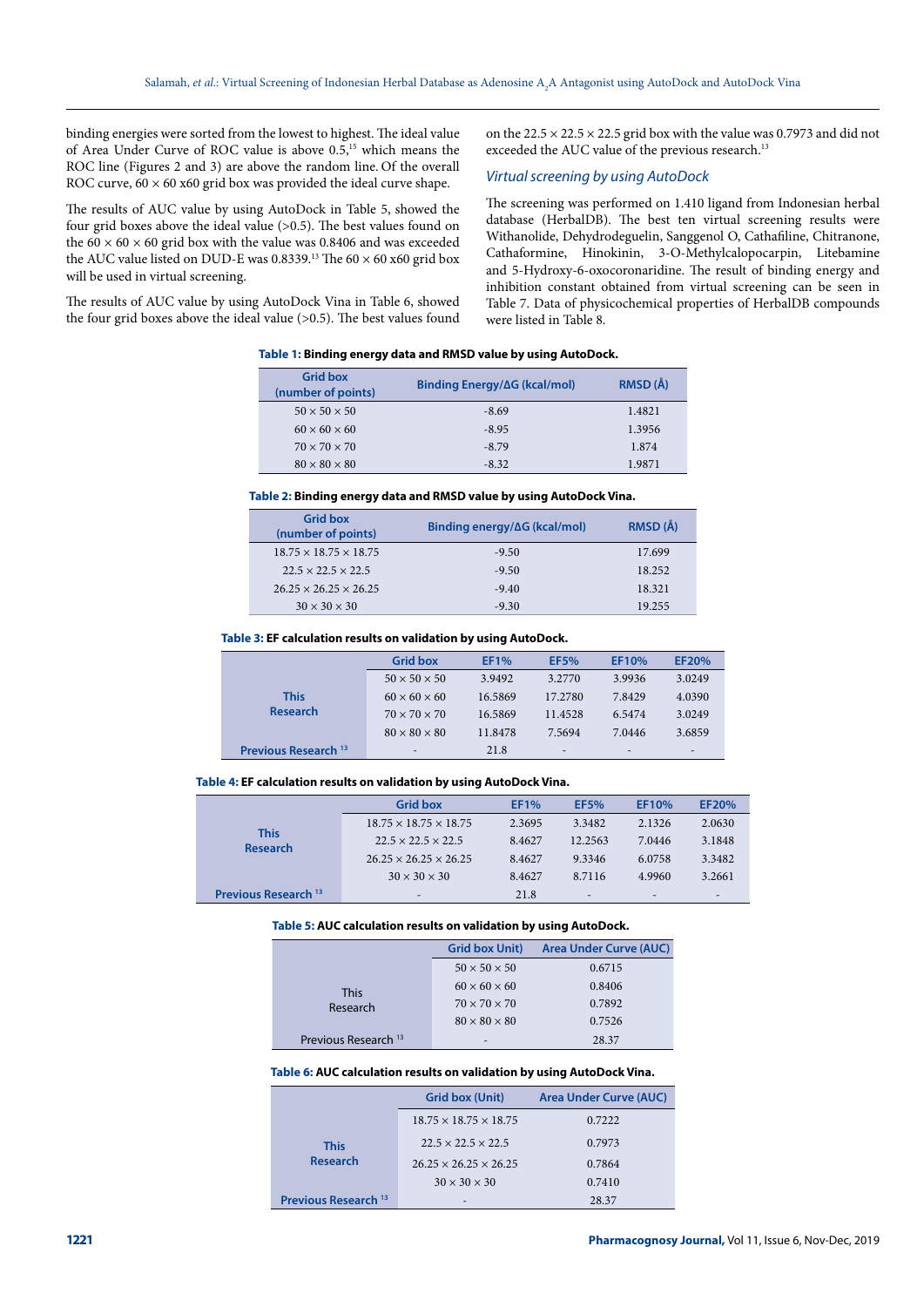

**Figure 2:** ROC curves of validation results by using AutoDock.



**Figure 3:** ROC curves of validation results by using AutoDock Vina.

| Table 7: The best ten virtual screening results by using AutoDock. |  |  |
|--------------------------------------------------------------------|--|--|
|--------------------------------------------------------------------|--|--|

| <b>Rank</b>    | <b>Compound Name</b>        | Binding Energy/∆G (kcal/mol) Inhibition Constant (µm) |        |
|----------------|-----------------------------|-------------------------------------------------------|--------|
| 1              | Withanolide                 | $-11.07$                                              | 7.71   |
| 2              | Dehydrodeguelin             | $-10.4$                                               | 23.8   |
| 3              | Sanggenol O                 | $-10.36$                                              | 25.3   |
| $\overline{4}$ | Cathafiline                 | $-10.21$                                              | 33.02  |
| 5              | Chitranone                  | $-10.19$                                              | 34.06  |
| 6              | Cathaformine                | $-10.16$                                              | 35.43  |
| 7              | Hinokinin                   | $-9.55$                                               | 100.72 |
| 8              | 3-O-Methylcalopocarpin      | $-9.55$                                               | 99.97  |
| 9              | Litebamine                  | $-9.37$                                               | 135.86 |
| 10             | 5-Hydroxy-6-oxocoronaridine | $-9.28$                                               | 158.64 |

| Table 8: Data of physicochemical properties of HerbalDB compounds by using AutoDock. |  |  |  |
|--------------------------------------------------------------------------------------|--|--|--|
|--------------------------------------------------------------------------------------|--|--|--|

| <b>Compound Name</b>            | <b>Molecular Weight</b><br>(q/mol) | <b>Hydrogen Bonds Donor</b> | <b>Hydrogen Bonds</b><br>Aceeptor | cLogP | Polar Surface Area (Å <sup>2</sup> ) Rotatable Bonds |   |
|---------------------------------|------------------------------------|-----------------------------|-----------------------------------|-------|------------------------------------------------------|---|
| Withanolide                     | 470.606                            | $\theta$                    |                                   | 3.655 | 89.950                                               | 8 |
| Dehydrodeguelin                 | 392.407                            | $\Omega$                    |                                   | 4.998 | 70.290                                               |   |
| Sanggenol O                     | 420.461                            |                             | $\Omega$                          | 4.289 | 88.380                                               | 8 |
| Cathafiline                     | 369.373                            |                             |                                   | 3.718 | 85.280                                               |   |
| Chitranone                      | 374.348                            |                             |                                   | 4.559 | 89.997                                               | 8 |
| Cathaformine                    | 399.399                            |                             |                                   | 3.727 | 89.510                                               |   |
| Hinokinin                       | 354.358                            | $\Omega$                    | $\Omega$                          | 4.594 | 78.860                                               | 4 |
| 3-O-Methylcalopocarpin          | 338.403                            |                             |                                   | 4313  | 47.920                                               | 8 |
| Litebamine                      | 339.391                            |                             | 3                                 | 3125  | 62.160                                               |   |
| 5-Hydroxy-6-<br>oxocoronaridine | 372.465                            |                             |                                   | 2.997 | 88.950                                               | 8 |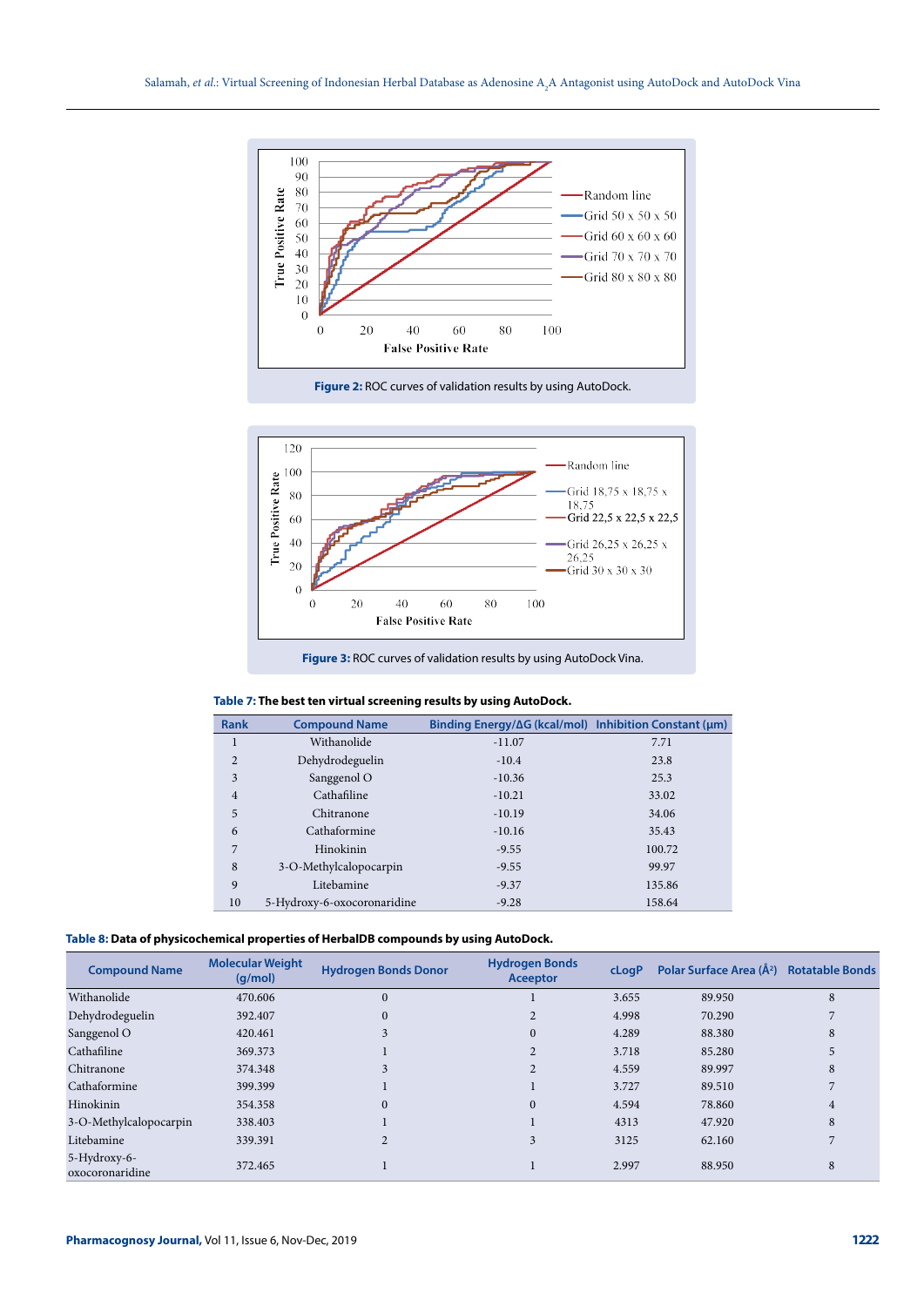## Analysis and visualization the results of virtual screening

The results of virtual screening by using AutoDock were visualized and interaction analysis were conducted by using PyMOL, LigandScout, Chimera and AutoDock Tools.

In the visualization results of ZMA co-crystal ligand, the interactions of amino acid residues that bind to 4EIY macromolecule by using AutoDock were ALA63, ILE66, ALA81, LEU85, PHE168, GLU169, MET177, TRP246, LEU249, ASN253 and ILE274.16,17

Based on Table 9, the visualization results found that in virtual screening by using LigandScout showed two compounds on active site bind to the same amino acid residues as ZMA interactions i.e. *Chitranone* and *3-O-Methylcalopocarpin*.

## **DISCUSSION**

The ZMA ligand (4- (2-[7-amino-2-furan-2-yl [1, 2, 4] triazolo [1, 5-a] [1, 3, 5] triazine-5-yl) amino] ethyl} phenol) bonded to macromolecule 4EIY as Adenosine  $A_2A$  antagonist. The structure of 4EIY macromolecule was downloaded from PDB and was optimized using AutoDock Tools. The binding site of the macromolecule was determined using co-crystalized ligand coordinates using AutoDock Tools and was found at  $x = -0.471$ ;  $y = 8.935$ ; and  $z = 17.159$ .

The validation of molecular docking was conducted by redocking. RMSD value manually calculating using PyMOL. The RMSD value requirement is below 2Å.18 RMSD value of AutoDock and Vina parameter is shown in Table 1 and Table 2. The optimization results by using AutoDock and Vina showed that the optimal grid box for 4EIY macromolecule was  $60 \times 60 \times 60$  showing lowest free binding energy value.

The ten best compounds taken was selected first to qualify for drug compounds that can cross the blood-brain barrier to the central nervous system. Physicochemical properties to be considered in medicinal compounds that may cross the blood-brain barrier include molecular weight <400-600, hydrogen bond donors <3, hydrogen bond acceptor  $\langle 7, \text{cLogP } 2\text{-}5, \text{ polar surface area } \langle 90\text{\AA}^2 \rangle$  and rotatable bonds  $\langle 8, ^{19,20} \rangle$ 

In the virtual screening results by using AutoDock showed two compounds have similarity amino acid residues interaction with ZMA co-crystal ligand, which were Chitranone and 3-O Methylcalopocarpin.

Chitranone is a compound from flavonol class. Flavonols are belonging to the class of flavonoids, a large group of polyphenolic compounds having a benzo-γ-pyrone structure and are ubiquitously present in plants. Structure of flavonol (Figure 4) different from many other flavonoids since they have a double bond between position 2 and 3 and an oxygen (a ketone group) in position 4 of the C ring, like flavones from which, however, they differ in the presence of a hydroxyl group at the position 3. Therefore, flavonol skeleton is a **3-hydroxyflavone**. 21,22 This compound can be found in *Plumbago zeylanicia* plant of the family Plumbaginaceae or often called daun encok. This compound has activities as antioxidant activity that reduce the degeneration of neuron and neuroprotective effect. The used part of the plants that was the root, bark and leaf, extracted by reflux method with 90% methanol solvent.<sup>23,24</sup>

3-O-Methylcalopocarpin is a compound from isoflavonoid class. Isoflavonoids are colorless polyphenols belonging to the class of flavonoid. While most structure of flavonoid have B ring attached to position 2 of C ring, structure of isoflavonoid (Figure 5) have a B ring attached to position 3 of C ring.<sup>21</sup> This compound can be found in *Erythrina variegata* plant of the family Fabaceae or often called dadap ayam. This compound has activities as muscle relaxant, anti oxidant, antimicrobial and anti convulsant. The used part of the plants that was the root, bark and leaf, extracted by maceration method with water, ethanol and chloroform solvent.25,26

**Table 9: Interactions between chitranone and 3-O-Methylcalopocarpin with macromolecule residues.**